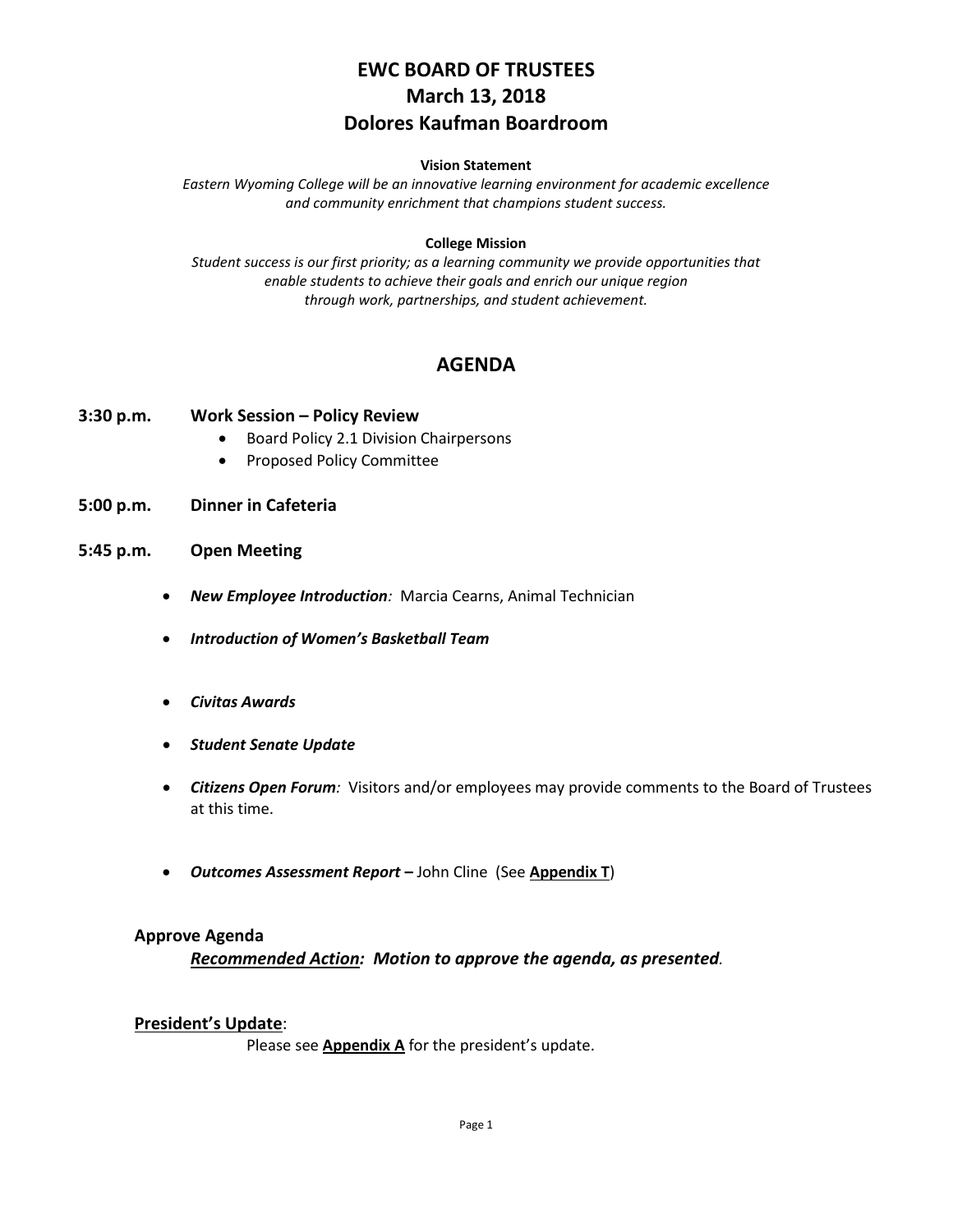## **Approve Consent Agenda** – **Appendix B**

*Trustees, please contact Dr. Travers with any questions prior to the board meeting.*

• **Approve Minutes**: *Please see Appendix B1 for the minutes from the February 13, 2018 meeting and executive session.*

*Prepared by Holly Branham, Executive Assistant to the President/Board of Trustees*

• **Approve Reappointment of Eligible Non-Tenured Faculty:** *Dr. Travers is recommending the reappointment of all eligible non-tenured faculty.*

*Prepared by Mr. Ed Meyer, Director of Human Resources* 

• **Approve Reinstatement of the Tuition Cap**: *Appendix B4 includes the revised table for tuition and fees. This is needed as the WCCC has reinstated the cap for tuition at 12 credits. Due to this, EWC will also revert to the cap of 16 credits for fees*.

*Prepared by Mr. Kwin Wilkes, Vice President for Administrative Services*

• **Approve Amendment to the FY19 Scholarship and Grants Budget**: *The change in the tuition credit cap to 12 credits and the fee cap at 16 means that the scholarship budget needs be modified as well. The Scholarship and Grants Budget can be found in Appendix B6.*

*Prepared by Mr. Kwin Wilkes, Vice President for Administrative Services*

• **Approve Creation of Permanent Professional Position**: *Per Board Policy 3.2, VP Humphrey recommends and President Travers concurs the Board of Trustees approve the creation of one permanent, Professional categorized, Academic Coordinator classified position effective FY19 (July 1, 2018) and beyond. In August 2016, the College recognized the mission need for an Academic and Agriculture Coordinator and created a temporary position. Since 1 September 2016 this temporary position, which includes instructional duties, has been filled. The requirement for the position still exists. Thus, this request for one benefitted, DBM C41, 12-month, Agriculture Coordinator position remains valid.*

*Prepared by Mr Ed Meyer, HR Director*

• **Approve Creation of Permanent Classified Position**: *Per Board Policy 3.2, VP Humphrey recommends and President Travers concurs the Board of Trustees approve the creation of one permanent, Classified categorized, Administrative Specialist classified position effective FY19 (July 1, 2018) and beyond. In August 2016, the College recognized the mission need for an administrative position within Academic Services and created a temporary position. Since 1 September 2016 this temporary position has been filled. The requirement for the position still exists. Thus, this request for one benefitted, DBM B23, 12-month, Academic Services Administrative Specialist position remains valid.*

*Prepared by Mr Ed Meyer, HR Director*

## *Recommended Action: Motion to approve the consent agenda, as presented.*

**Action Items**

## **Approve Financial Report**

Please see **Appendix C** for the written financial report.

*Prepared by Mr. Kwin Wilkes, Vice President for Administrative Services*

## *Recommended Action: Motion to approve the financial report, as presented.*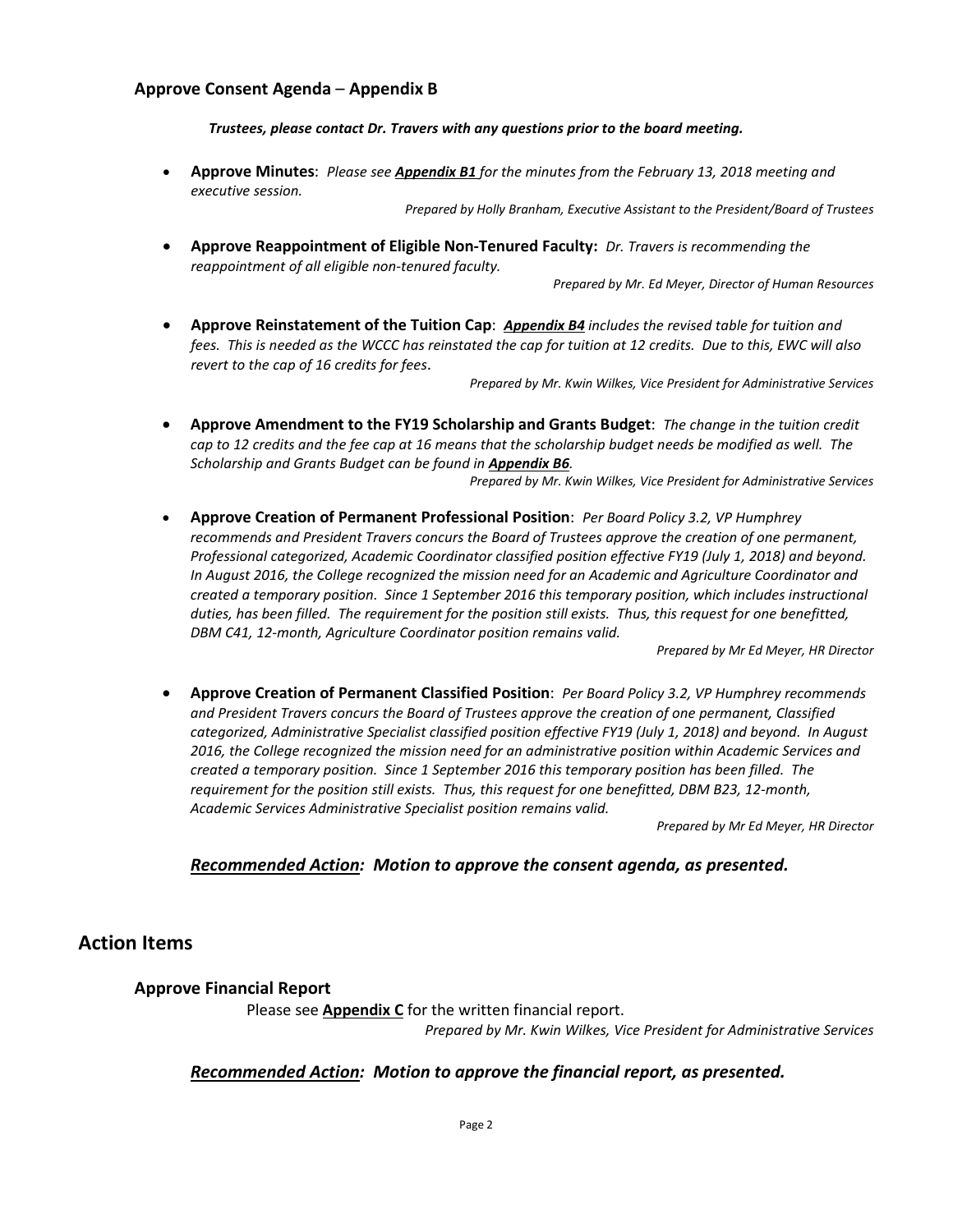## **Approve on First Reading Revisions to Board Policy 3.2 Appointment of Faculty and Staff**

We are requesting consideration of the revisions to the Appointment of Faculty and Staff Policy. Please see **Appendix D** for a copy of the Policy.

*Submitted by Dr. Lesley Travers, College President*

## *Recommended Action: Motion to approve on first reading the revisions to Board Policy 3.2 Appointment of Faculty and Staff, as presented*.

## **Approve on First Reading Revisions to Board Policy 3.20 Reduction in Force**

Dr. Travers, Mr. Meyer, and Mr. Evans worked together on the revisions to the Reduction In Force Policy and request the Board consider it on first reading. The revised Policy can be found in **Appendix E**.

*Prepared by Holly Branham, Executive Assistant to the President/Board of Trustees*

*Recommended Action: Motion to approve on first reading the revisions to Board Policy 3.20 Reduction in Force, as presented.*

**Approve on First Reading New Board Policy 3.27 Transgender Employee Policy**

Please see the details of a new policy regarding transgender employees in **Appendix F**. *Prepared by Mr. Ed Meyer, Director of Human Resources*

*Recommended Action: Motion to approve on first reading new Board Policy 3.27 Transgender Employee Policy, as presented.*

**Approve on First Reading New Board Policy 5.14 Transgender Student-Athlete Participation** Dr. Travers is requesting the Board consider a new policy on Transgender Student-

Athletes. The Policy can be found in **Appendix G** *Prepared by Holly Branham, Executive Assistant to the President/Board of Trustees*

## *Recommended Action: Motion to approve on first reading new Board Policy 5.14 Transgender Inclusion, as presented.*

**Approve on First Reading New Board Policy 5.15 Gender Neutral Housing Appendix H** contains new Board Policy 5.15 Gender Neutral Housing. *Prepared by Holly Branham, Executive Assistant to the President/Board of Trustees*

## *Recommended Action: Motion to approve on first reading new Board Policy 5.15 Gender Neutral Housing, as presented.*

## **Information Items**

## **College Relations Update**:

Please see **Appendix I** for the College Relations update.

*Prepared by Ms. Tami Afdahl, Director of College Relations*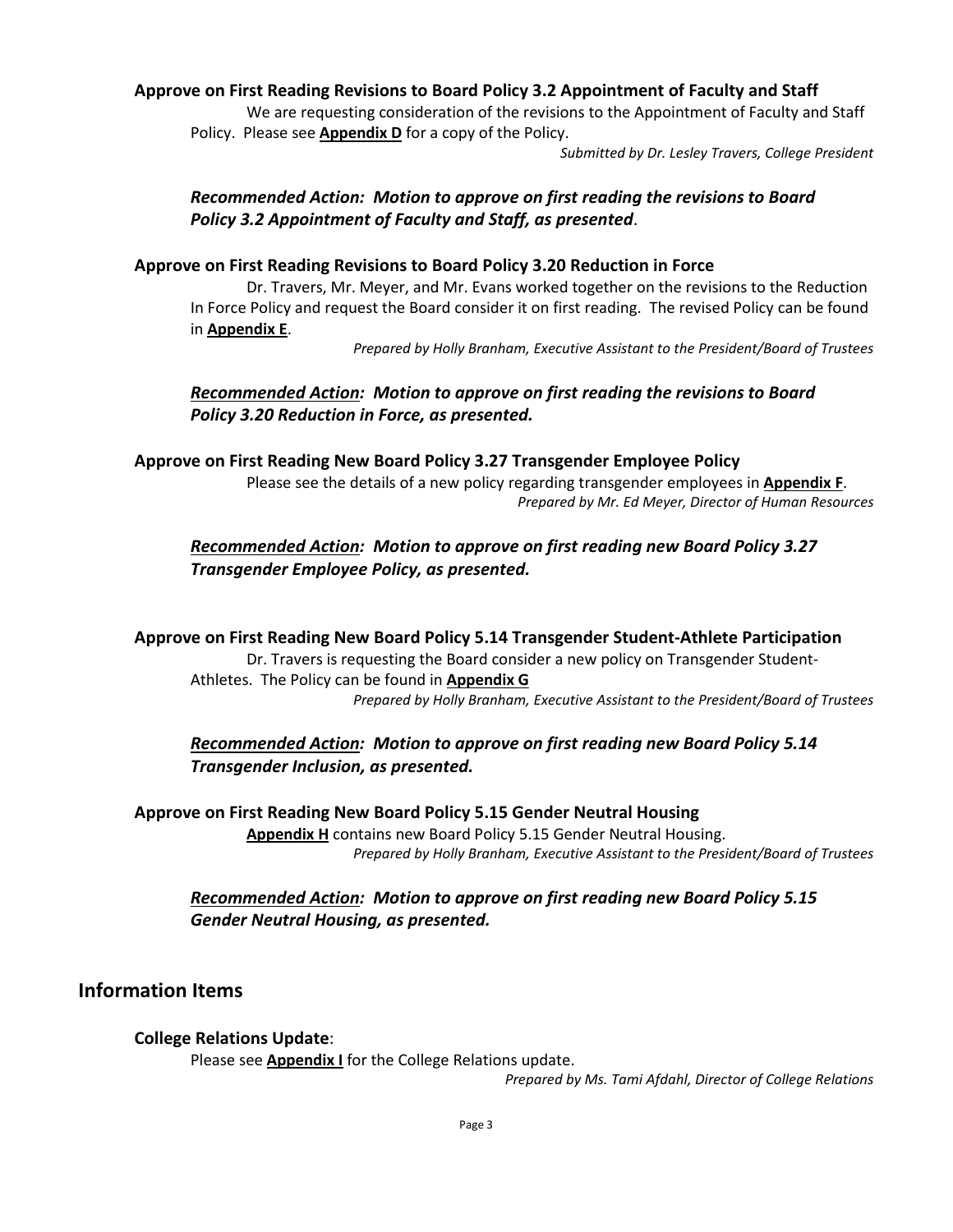## **Construction Projects Update**:

Please see **Appendix J** for the construction project update.

*Prepared by Mr. Kwin Wilkes, Vice President for Administrative Services and Mr. Keith Jarvis, Director of Physical Plant*

#### **EWC Bus Update**:

Please see **Appendix K** for Mr. Jarvis' report on costs associated with the bus. *Prepared by Mr. Keith Jarvis, Director of Physical Plant*

## **Career & Technical Education Update**:

An update will be provided at the meeting.

*Prepared by Dr. Darrell Wilkes, Consultant*

#### **Douglas Campus Update**:

Please see **Appendix L** for the Douglas Campus update. *Prepared by Ms. Margaret Farley, Associate Vice President for Converse County*

#### **Institutional Development Update**:

An update will be provided at the meeting.

*Prepared by Mr. John Hansen, Director of Institutional Development*

#### **Staff Alliance Update**:

With the approval of the President, the Staff Alliance will be holding our first-ever Spring Fitness Outing on 5/10. We will be traveling to scenic Lake Glendo for some exercise, esprit de corps as well as hot dogs and potato salad. Details forthcoming! The March Staff Spotlight features Computer Services (see **Appendix M**). And as always, the Staff Alliance continues to work on issues of interest to and on behalf of all staffers and the college as a whole.

*Prepared by Mr. Court Merrigan, Staff Alliance President*

#### **Student Services Update**:

Please see **Appendix N** for the Student Services update.

*Prepared by Dr. Rex Cogdill, Vice President for Student Services*

### **Academic Services Update:**

Please see **Appendix O** for the Academic Services update.

*Mr. Roger Humphrey, Vice President for Academic Services*

## **Faculty Senate Update**:

An update will be provided at the meeting.

*Prepared by Ms. Jen Minks, Faculty Senate President*

## **Human Resources Update**:

Please see **Appendix P** for the March update.

*Prepared by Mr. Edward Meyer, Director of Human Resources*

#### **New or Revised Administrative Rules**:

• **Administrative Rule 1.2.1 College Board Meeting**: Revisions relate to executive sessions only. Please see **Appendix Q** for details.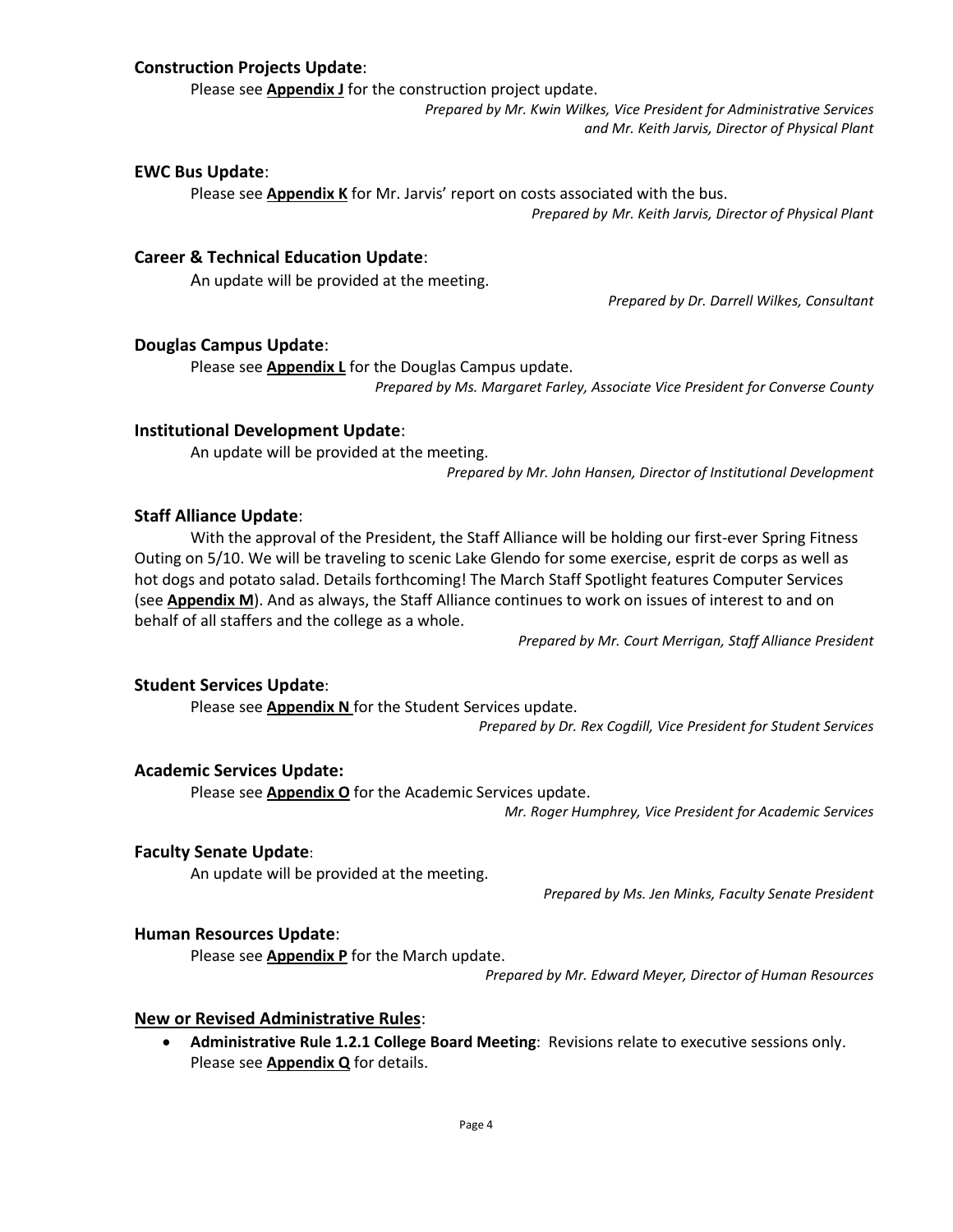• **Administrative Rule 3.2.3 Interim Appointments**: Revisions clarify the process for making interim appointments. Please see **Appendix R** for details.

## **Trustee Topics**

• **ACCT Leadership Congress**, New York City, October 24-27, 2018 (Early bird deadline is August 17, 2018) See **Appendix S**.

## **Executive Session – Personnel**

*Recommended Action: Motion to approve adjourning to executive session to discuss personnel.*

## **Adjournment**